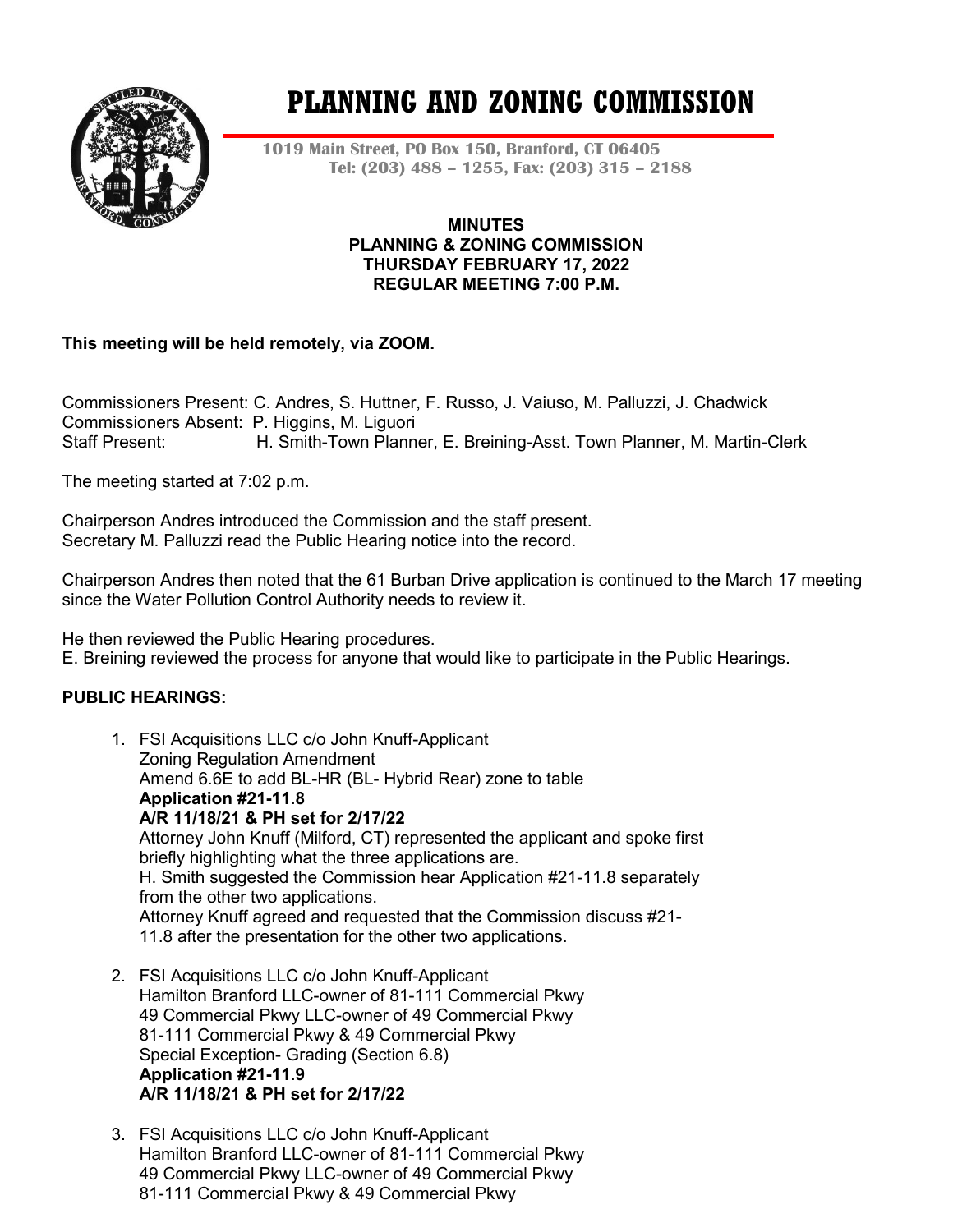*TOWN OF BRANFORD PLANNING AND ZONING COMMISSION Minutes February 17, 2022 Page 2 of 11*

> Special Exception- Warehouse Distribution, E-commerce & Fulfillment Centers **Application #21-11.10 A/R 11/18/21 & PH set for 2/17/21**

The Commission then heard the presentation for Applications #21-11.9 and #21-11.10. Attorney Knuff listed the speakers for the evening as follows:

- 1. Eric Daniel- (Senior Program Manager for Amazon)
- 2. Dennis Godere-(Senior Project Manager & Landscape Arch. BL Co.)
- 3. Jeff Dewey-(Senior Engineer-BL Companies)
- 4. Corey Nadore-(Senior Architect-BL Companies)
- 5. Rob Baltramaitis-(Traffic Engineer)

Eric Daniels spoke first and reviewed the site plan as well as the activities of a typical day. He then reviewed Amazon's commitment to sustainability.

Dennis Godere then reviewed the site plan as well as the landscaping plan.

Jeff Dewey reviewed the grading plan and the storm water management system.

Corey Nadore reviewed the floor plans as well as the exterior renderings of the building.

Rob Baltramaitis reviewed the traffic study powerpoint.

E. Breining highlighted the staff report.

Steve Ullman (Traffic Engineer) said he did the peer review which he reviewed. He said he is requesting additional information from the applicant.

H. Smith gave a few comments. The Commission had a brief discussion.

PUBLIC INPUT<sup>.</sup>

- 1. Margaret Wheeler-She asked the commission to wait until the public gets answers to their questions before making any decision. She had many concerns. She spoke of large cargo freight planes and asked if an ordinance can be written stating that this site isn't connected to Tweed Airport in New Haven. She spoke of the air quality around Amazon sites as well as issues with runoff.
- 2. Dan Rabin-He has concerns. Why is there a lack of solar equipment on the site? He spoke of the HVAC system on the building emitting carbon dioxide. He asked if the building can have geo heat pumps. He is disappointed with the energy goals presented by Amazon.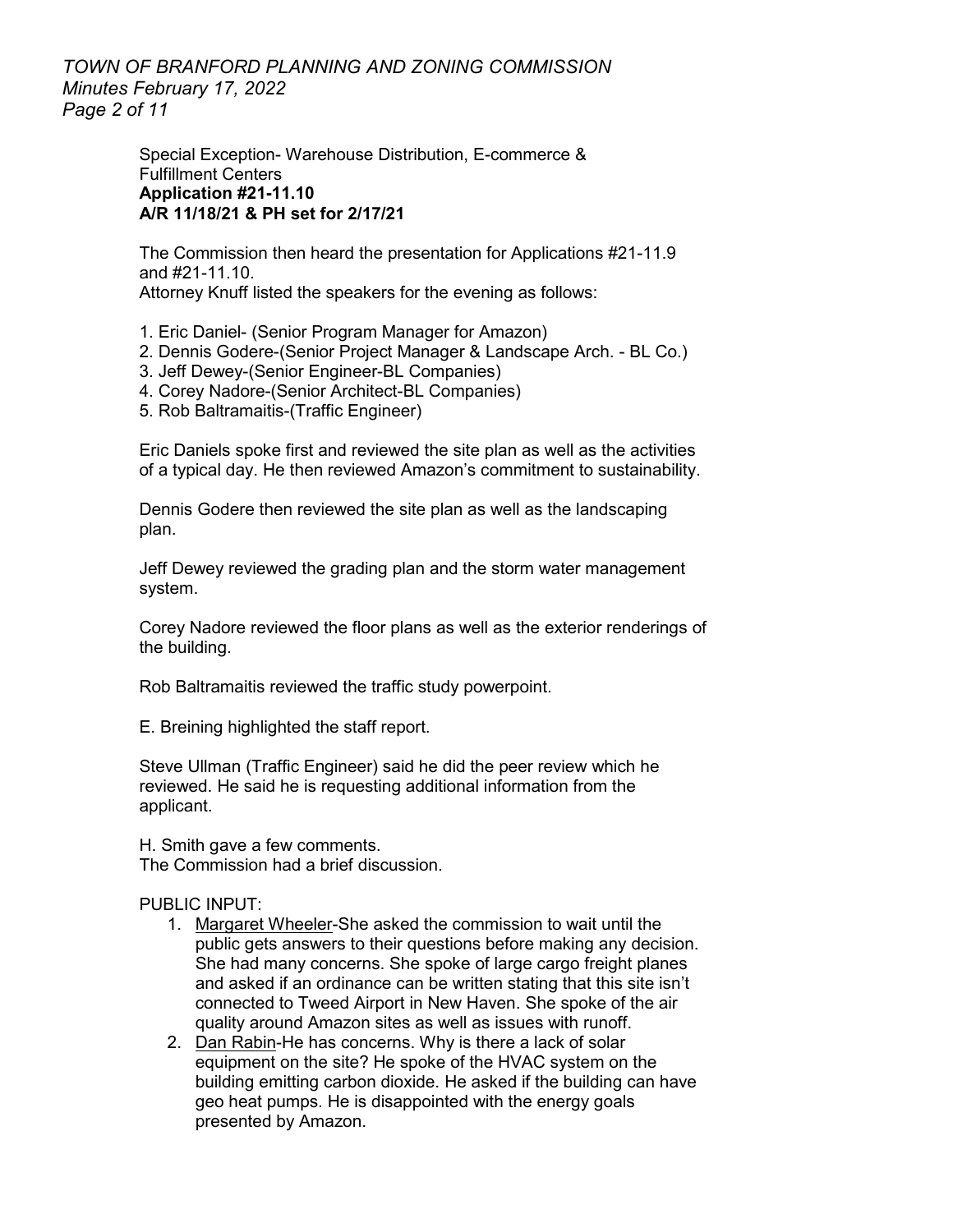# *TOWN OF BRANFORD PLANNING AND ZONING COMMISSION Minutes February 17, 2022 Page 3 of 11*

- 3. Kate Galambos- She stated she is not in opposition of the project but has questions regarding the numbers in the traffic study and parking. She stated that perhaps a 24 hour impact study would be helpful. She asked if Amazon will be using the Branford Transfer station.
- 4. Quintin Cann-He spoke of the impact of traffic on RT 5 in North Haven where another Amazon is built noting the traffic is awful.
- 5. Perry Maresca-(Economic Development Business Manager) He read a letter into the record in support of the project. He noted it was submitted to the PZ dept. on February 16.
- 6. Jeff Clark- He said he is not in opposition but wanted to make two points. He agreed with H. Smith when he noted this area needs sidewalks. He said it's unfair to not require sidewalks here when the board requires other commercial properties to have them. His other point is the confusion regarding the number of parking spaces.

Chairperson Andres noted these 2 Amazon applications are continued to the next Planning & Zoning Meeting.

Then the Commission discussed Application #21.11.8.

Attorney Knuff explained that this application is to simply add the BL-HR zone to the table (6.6E). It was an oversight that it wasn't previously added.

E. Breining read the staff report.

PUBLIC INPUT: No one spoke.

# **Chairperson Andres closed the Public Hearing for Application #21- 11.8.**

The Commission took a 10 minute break from 9:34 – 9:44pm.

4. 61 Burban Associates LLC, c/o Joseph Iamunno (Manager)- Applicant & Owner 61 Burban Drive PDD/Master Plan-Multi-Family Residential Development **Application #21-11.4 A/R 11/18/21 & PH opened 1/20/22 & continued from 2/3/22**

# **This item is continued to the 3/17/22 meeting.**

5. 61 Burban Associates LLC, c/o Joseph Iamunno (Manager)- Applicant & Owner 61 Burban Drive PDD Site Plan/Cam – Multi-Family Residential Development **Application #21-11.5 A/R 11/18/21 & PH opened 1/20/22& continued from 2/3/22**

**This item is continued to the 3/17/22 meeting.**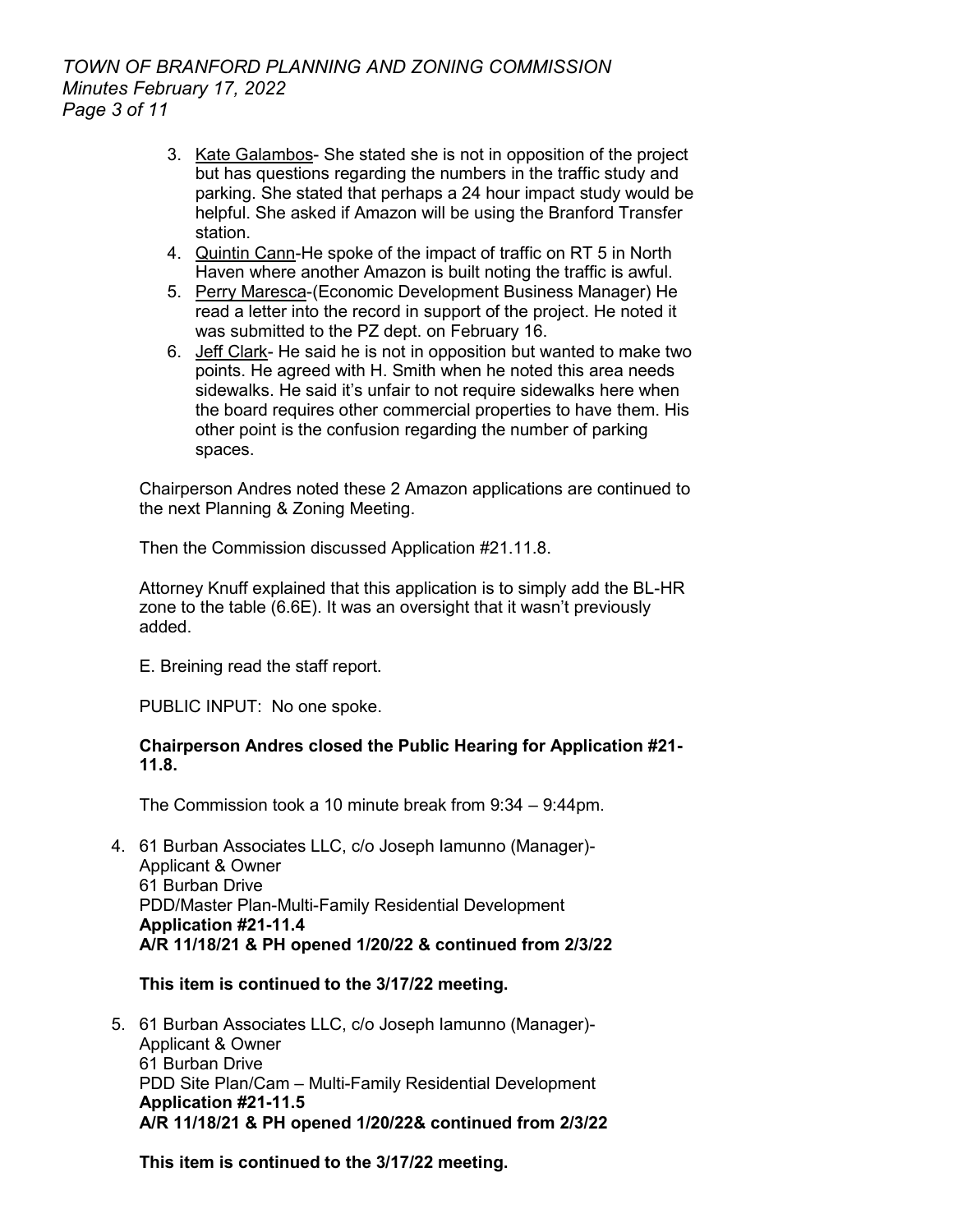*TOWN OF BRANFORD PLANNING AND ZONING COMMISSION Minutes February 17, 2022 Page 4 of 11*

6. 375 Metro LLC & 383 Metro LLC, c/o Robert Smith- Applicant & Owner 367,373-375 & 377,383 East Main Street PDD Site Plan Modification- Mixed Use Development **Application #21-12.7 A/R 12/9/21 & PH continued from 2/3/22** 

**This item is TABLED to the 3/17/22 meeting. Attorney Knuff offered any time extensions that may be needed for this application and the Commission accepted them.** 

#### **MINUTES: 2/03/2022**

H. Smith noted a few corrections need to be made and advised that this be Tabled until the next meeting.

#### **CORRESPONDENCE:**

**1.** Addition of a generator at the cell tower site at 850 West Main St., Branford.

# **OLD BUSINESS:**

- 1. BC Investment Property LLC, c/o Bruno Ciccone-Applicant & Owner 175 Cherry Hill Road 11 Lot ReSubdivision **Application #21-8.1 A/R 9/2/21 & PH opened 11/18/21, closed 2/3/22**
- 2. BC Investment Property LLC, c/o Bruno Ciccone-Applicant & Owner 175 Cherry Hill Road Special Exception for Grading (Section 6.8) **Application #21-12.8 A/R 1/6/22 & PH opened 1/6/22 & closed 2/3/22**

Items #1 and #2 were discussed together. Chairperson Andres reviewed these applications for the Commissioners and gave some comments. The Commission discussed this and everyone gave their individual comments.

The general consensus of the Commission is a denial the way the application states now. They were opposed to a dead end and would prefer a thru street.

H. Smith offered the applicant the opportunity to withdraw the applications.

# **Attorney Langer withdrew applications #21-8.1 and #21-12.8.**

3. Goodsell Point, LLC c/o Sal Marottoli-Applicant & Owner 61, 65-71, 67 & 73 Goodsell Point Rd PDD Site Plan/CAM - Mixed Use Development – (Marina & Residential) **Application #21-10.9 A/R 11/4/21 & PH opened 1/6/22 & closed 2/3/22**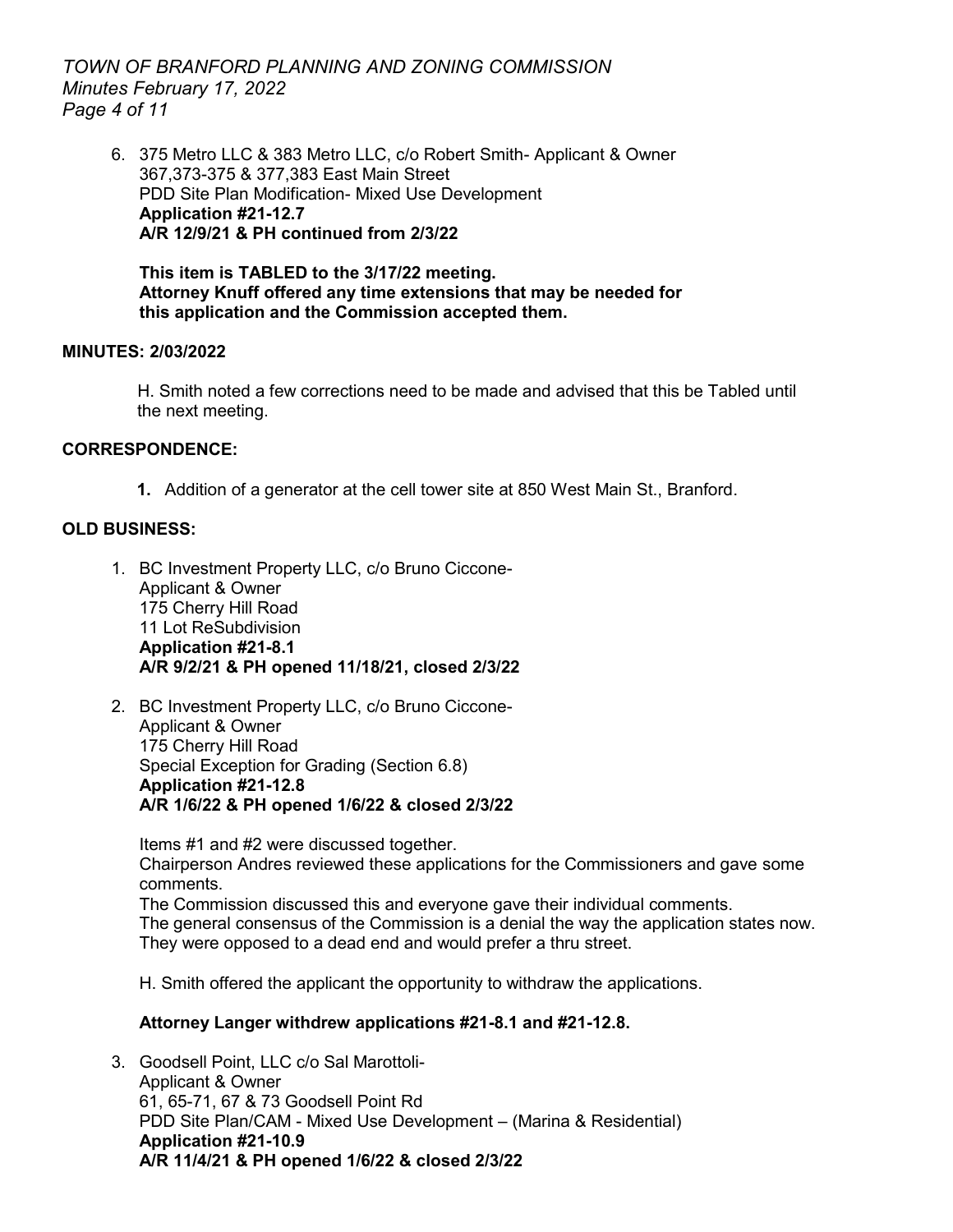*TOWN OF BRANFORD PLANNING AND ZONING COMMISSION Minutes February 17, 2022 Page 5 of 11*

4. Goodsell Point, LLC c/o Sal Marottoli-Applicant & Owner 61, 65-71, 67 & 73 Goodsell Point Rd Special Exception for Grading (Section 6.8) for a Mixed Use Development – (Marina & Residential) **Application #21-10.10 A/R 11/4/21 & PH opened 1/6/22 & closed 2/3/22**

Applications #21-10.9 & #21-10.10 were discussed together. E. Breining reviewed the staff report.

# **J. Chadwick made a motion to approve both applications with the Findings and Conditions below:**

# **Findings:**

- **1.** These applications (Special Exception/PDD Site Plan/Coastal Site Plan Applications: #21-10.9 & 21-10.10) have been considered under the requirements of the relevant sections of the Zoning Regulations and the requirements of (and any specific modifications to the otherwise applicable sections of the Zoning Regulations included in) the approval of the Planned Development District/Master Plan for the involved properties dated March 4, 2021**.**
- **2.** Subject to compliance with the conditions listed below, the Commission finds, that the applicant has demonstrated excellence in landscaping design per section 6.3.L (2) and waives the required landscaping per section 6.3. where the landscaping shown on the plans does not fully comply with Section 6.3.
- **3.** The Coastal Site Plan is consistent with the goal and policies of the Coastal Area Management Act (CGS Section 22a-92) and incorporates conditions and modifications necessary to mitigate adverse impacts on coastal resources and any future water dependent activities.

# **Conditions:**

- **1.** All construction shall substantially conform to the most recently revised version of the submitted Plans and Application Documents except as they may be modified to comply with requirements of this approval or be further modified by the Planning and Zoning Commission ("Approved Plans").
- **2.** Prior to any construction activity on the property subject to this application, evidence shall be submitted to the satisfaction of the Zoning Enforcement Officer that the following have been satisfactorily addressed/established:
	- **a.** Erosion and Sedimentation controls installed as shown on Sheet SE-1.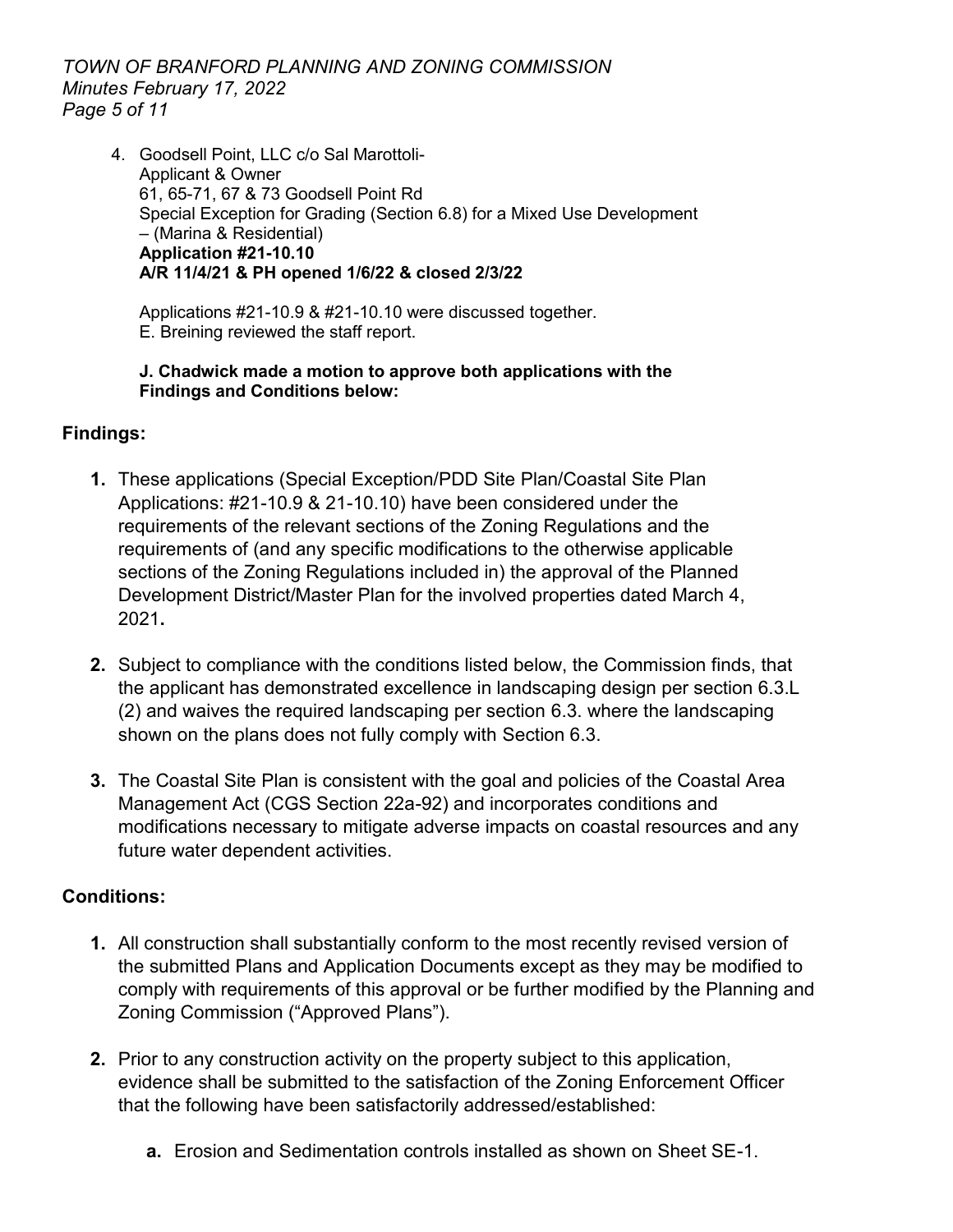- **b.** Implementation of the tree protection plan measures required by Condition 3.a below.
- **c.** Pre-construction meeting with the owner's representative/general contractor, ZEO, Town Planner, DEEP staff (and others that the Town Planner may ask to be included) and in the event of the construction occurring in phases a meeting shall be held before the start of construction of each phase.
- **3.** Prior to the issuance of a Zoning Permit or Zoning Authorization for the issuance of a Building Permit for improvements to this property the Site Plan and submitted application materials shall be modified or additional documentation presented to address the following to the satisfaction of the Zoning Enforcement Officer or specific Town staff member so indicated below:
	- **a.** Change extent of the "Tree Protection Zone" noted on Sheet RP to add at the end of Note 10 "or the edge of the drip line whichever is greater" and also on Sheet RP to rephrase to read as follows: "All vegetation excepting trees in conflict with proposed work may be removed whether noted on the plans or not. The removal of any trees not noted on the plans shall require the review and approval of the Town Planner or the Planning and Zoning Commission as may be required by the Zoning Regulations.
	- **b.** The Traffic Calming Improvements to Goodsell Point Road (addition of FOG lines) with additional details as may be required by the Town Engineer.
	- **c.** The location and size as well as addition of appropriate screening in the form of landscaping for all ground mounted HVAC or utility equipment (transformers, meters, etc.) or exterior cabinets consisting of materials matching the facade building materials for any such utility equipment mounted on the exterior walls of the buildings to the satisfaction of the Town Planner or the Commission.
	- **d.** Change the detail on Sheet SD-02 to show the dimensions and exact content of the "Shoreline Public Access" signage to the satisfaction of the Town Planner and meeting any specific standards of the DEEP for such signage to the extent they are available.
	- **e.** Address all comments from the Town Engineer's November 15, 2021 Report (attached) to his satisfaction.
	- **f.** To reduce glare, all fixtures shall be demonstrated to meet the IES full cutoff definition unless they are emergency lights or very low level accent lights (less than 900 lumen output- less than an incandescent 100 watt bulb). Fixed, not adjustable, arm mounts shall be used for all fixtures. The correlated color temperature of the light source for all exterior fixtures, either building or pole mounted, shall be equal to or less than 3000 Kelvin (K). Information on all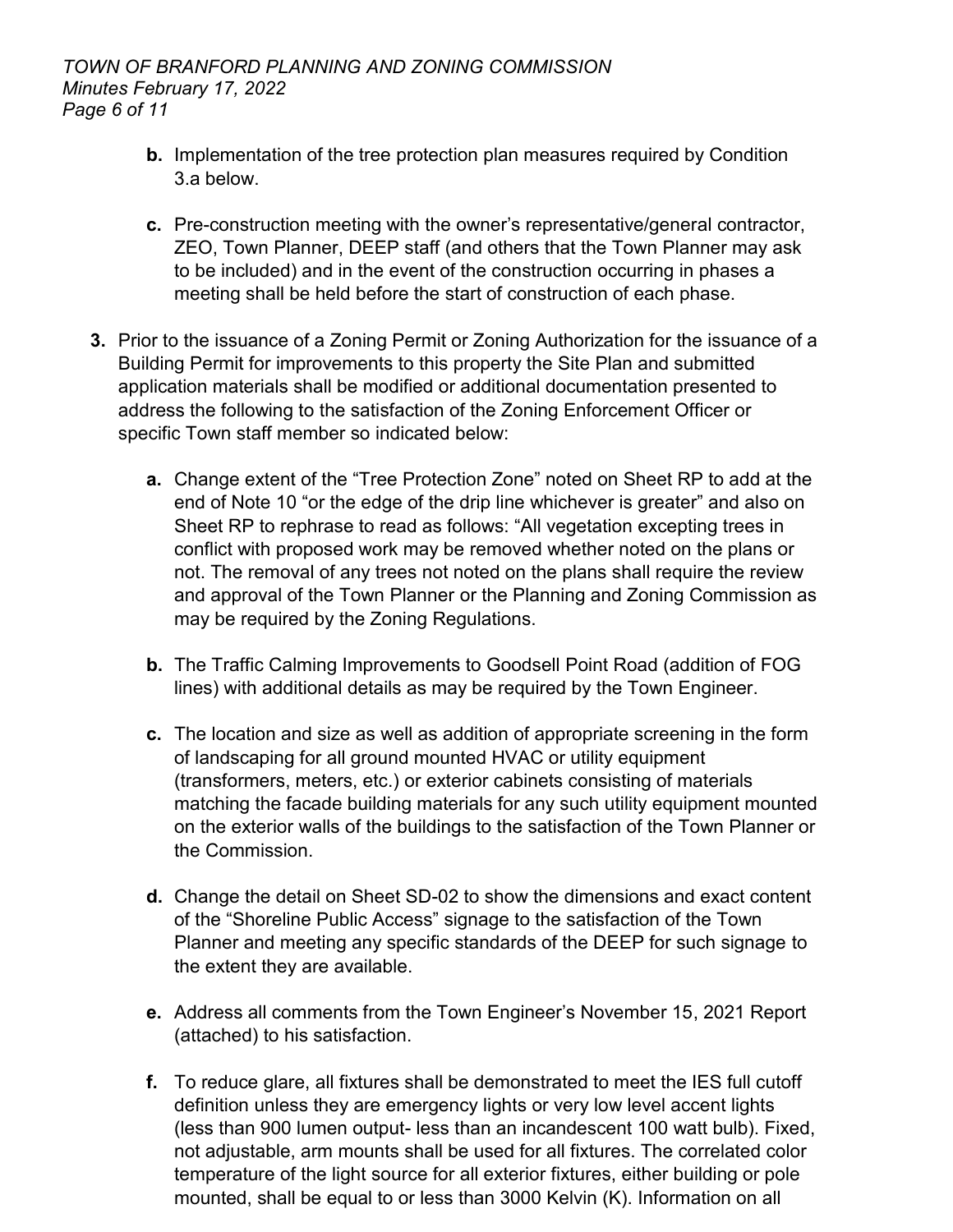building mounted light fixtures shall to be provided including cut sheets with all model choices indicated and an updated photometric plan (Sheet LP-1) including an updated schedule providing information on the different types of fixture (maker & model number, mounting height, lumens generated, etc.) and surface light level projections in foot-candles that are in compliance with the requirements of the Zoning Regulations.

- **g.** The Applicant shall revise Sheet LA entitled "Site Plan- Layout" to remove the note stating "Dumpster Enclosure" from the trash enclosure's former location.
- **h.** Evidence of the approval by the Town's Water Pollution Control Authority (WPCA) of the proposed connection to the Town's sanitary sewer system and the finalization of any design aspects left to the approval of the Town Engineer to his satisfaction.
- **i.** Evidence of the approval of the connection of the buildings proposed for the marina use to public water and sanitary sewer and the finalization of any design aspects to the satisfaction of the Town Engineer.
- **j.** Include additional detail regarding the extension of Goodsell Pont Road.
- **k.** Provide a site operations plan and a flood evacuation plan for the properties, the seventy (70) parking spaces within the Coastal Jurisdiction Line (CJL) which will see periodic tidal flooding, as well as all of the spaces in the lower parking area which are within the 100-year floodplain;
- **l.** Extend the walkway between the "northern" and "southern" lines of units to the west across the driveway to the sidewalk on western side of the driveway via a crosswalk and including a staircase on the eastern side of the driveway as may be necessary to provide dry pedestrian access to Goodsell Point Road or a similar design to the satisfaction of the Town Planner.
- **m.** Propose appropriate restrictions on lower-level uses (parking, storage) for the southern units in order to meet the Town's floodplain ordinance.
- **n.** Cost estimate of the public improvements and an operations and maintenance plan the applicant is proposing to fully address Section 9.10.F. (2) of the Zoning Regulations.
- **o.** Calculations of the existing and proposed areas dedicated to marina use such as parking, boat storage, service areas, offices, bathrooms, sales, etc.
- **p.** A list of existing and proposed marina services to be provided.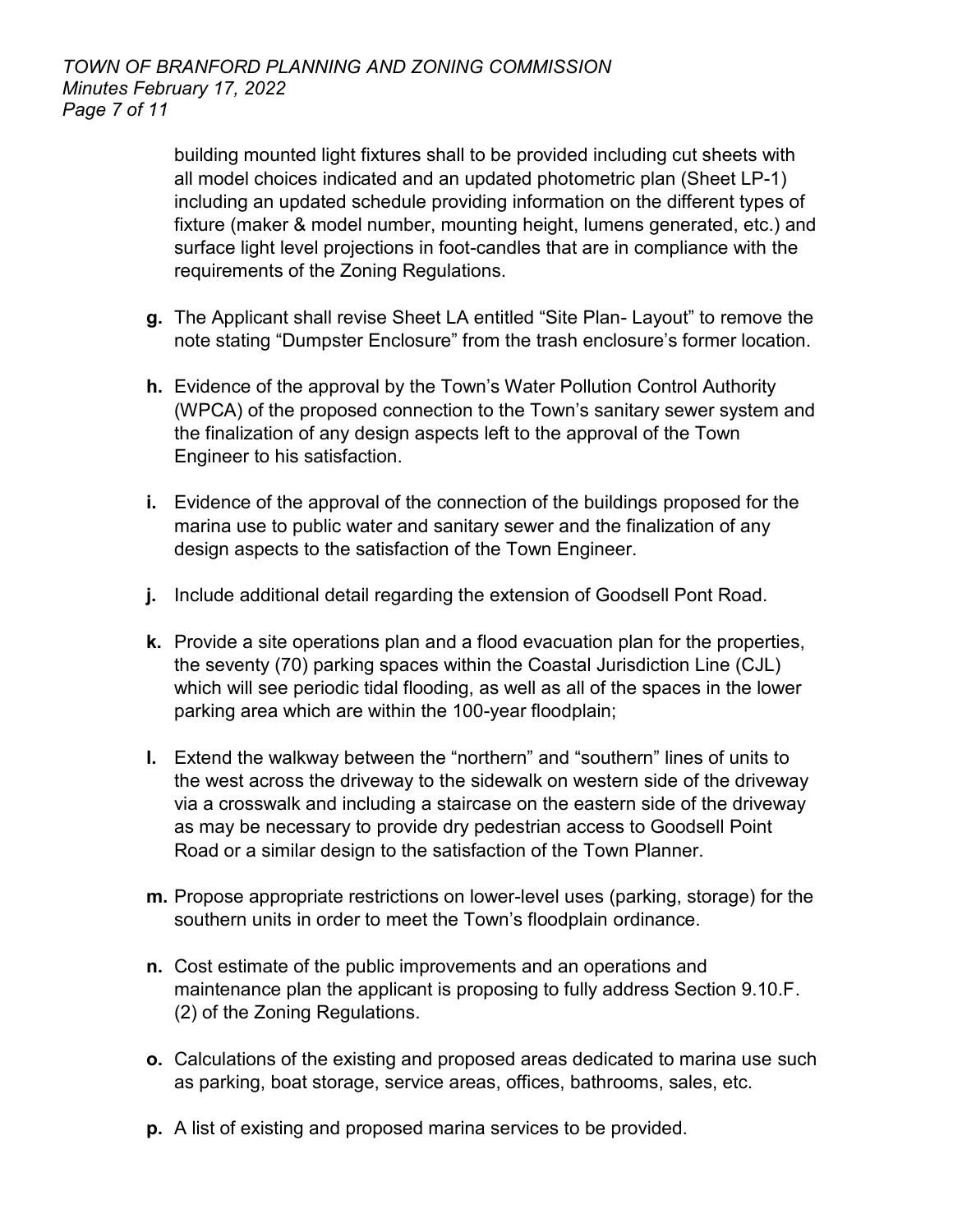- **4.** Prior to the issuance of a Zoning Permit or the zoning authorization of the issuance of a Building Permit, a fully executed easement(s)to the Town of Branford of form and content approved by the Town Planner/Planning and Zoning Commission and the Town Counsel, filed on the Land Records of the Town Clerk and evidence of such recording submitted to the Zoning Enforcement Officer shall be offered for the following purposes:
	- **a.** Access to and use of the proposed public features (gazebo, passive recreation area, bike racks, and associated dedicated parking spaces) and provisions for access to these features during the winter boat storage "season" and generally without negatively impacting the marina use.
- **5.** Prior to the issuance of any Certificate of Zoning Compliance or the zoning authorization for the issuance of any Certificate of Occupancy the following shall be addressed to the satisfaction of the Zoning Enforcement Officer, optionally in a phased approach via the submittal to and approval of a phasing plan by the Town Planner or Commission:
	- **a.** Implementation of the Affordable Housing Offer through the lump sum payment of \$15,000 to the Town of Branford to be reserved for allocation to a Housing Trust Fund for expenditure, only upon a vote by the Commission to approve such expenditure, for "constructing, rehabilitating or repairing housing affordable to persons and families of low and moderate income" as specified in C.G.S. Section 8-2.
	- **b.** Financial guarantee, except that such guarantee shall not be in the form of a surety bond, per Section 5.4.G
	- **c.** The completion of all site work (not addressed in Condition 6a above) or an appropriate financial guarantee established per Section 9.6.G.
	- **d.** The completion of the Traffic Calming Improvements to Goodsell Point Road (FOG lines) or as may be directed by the Town Engineer payment to the Town of Branford for such Traffic Calming Improvements to Goodsell Point Road (FOG lines).
	- **e.** Final as-builts of the development.
	- **f.** The Applicant shall revise Sheet SL-IB entitled "Site Lighting Photometric Calculation" to reflect the relocation of the trash enclosure.
	- **g.** Final layout of the marina to the level of detail described in Section 7.9.A.1.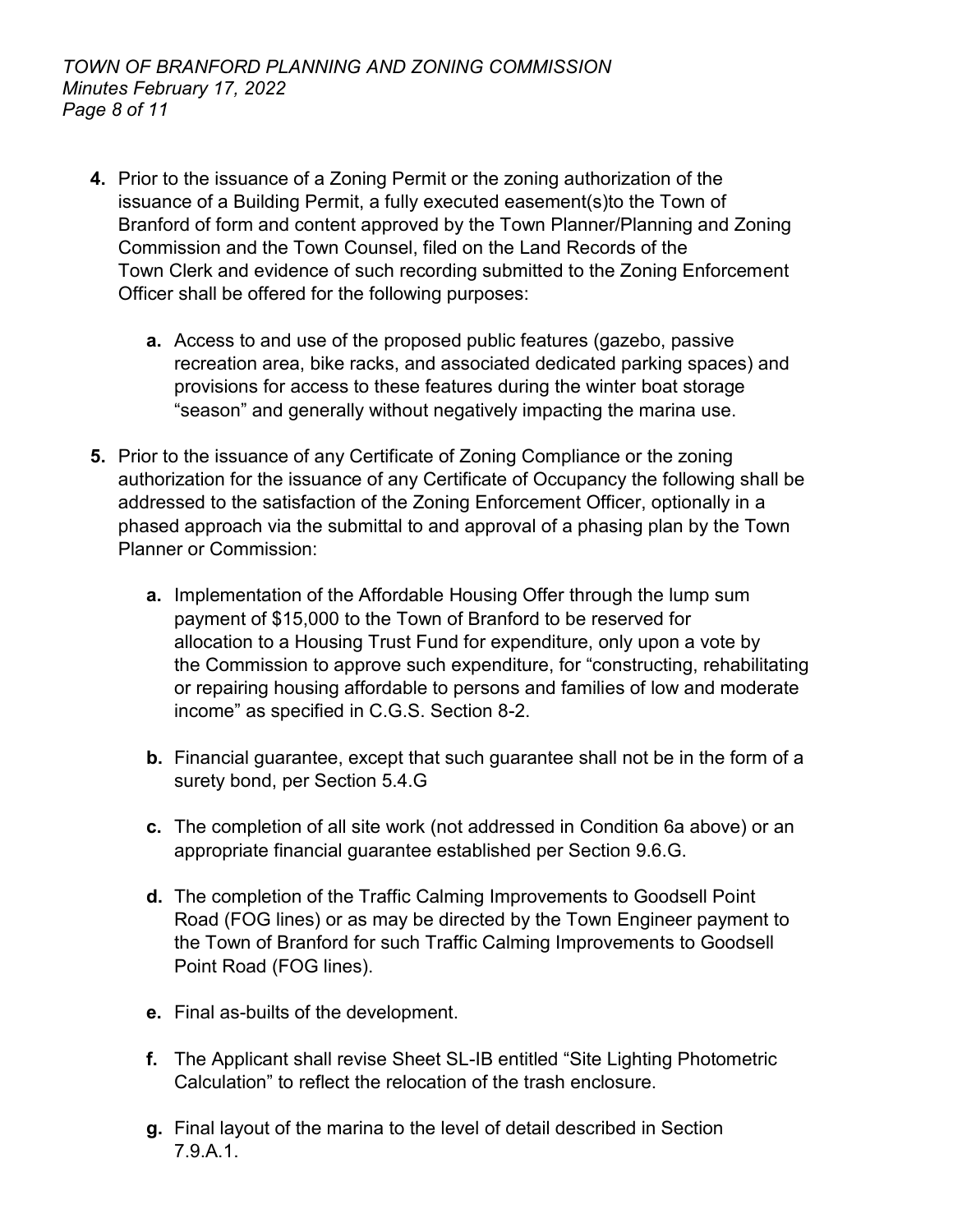- **6.** Foundation as-builts are also required and evidence that they have been submitted at the appropriate stage in the Building Permit issuing process shall be provided as required by the Zoning Enforcement Officer.
- **7.** The manufacturer's recommended requirements and schedule for cleaning and maintenance of the elements of the Stormwater Management System as well as an additional list of maintenance measures and schedule for their execution as approved by the Town Engineer for the elements of the stormwater management system without any manufacturers recommended requirements for maintenance shall be followed and regular monitoring of catch basins sumps, and establishment of and compliance with a cleaning schedule such that the frequency of routine cleaning will ensure that no catch basin sump at any time will be more than fifty (50) percent full (e.g. contents within the sump exceed one half of the distance between the bottom interior of the catch basin to the invert of the deepest outlet of the catch basin) performed by the applicant, owner, and/or successor in title to the Property and reports documenting this shall be submitted to the Town Engineer every two years following the issuance of a final Certificate of Zoning Conformance or the zoning authorization of the issuance of a Certificate of Occupancy.
- **8.** As may be directed by the Zoning Enforcement Officer, necessary measures to control any dust generated by fill brought into the site or movement of earth material on site shall be implemented and any additional measures to control soil and erosion determined to be necessary to address conditions during construction.
- **9.** No additional signage or new or replacement lighting shall be installed without Planning or Zoning Commission approval or that of its staff whichever may be appropriate, for compliance of the proposed signage or lighting with the Zoning Regulations.
- **10.**To ensure continued compliance with the Zoning Regulations (Section 6.3) all landscaping must be maintained as an on-going requirement of this approval to ensure survival of the landscaping. Any landscaping element that does not survive or that becomes significantly damaged must be replaced in-kind.
- **11.**Any modifications to the site, building, statement of use, or other aspects of the property from those approved herein shall require further approval as provided by Section 5.4 and 9.6 or 9.8 of the Zoning Regulations.
- **12.**Per Section 5.4.C the residential development and the facilities for the marina shall be constructed simultaneously with the specific timing to be approved by the Town Planner or Commission.
	- **F. Russo seconded the motion which passed unanimously.**
	- **J. Vaiuso was recused from these applications.**
	- **S. Huttner was seated for him.**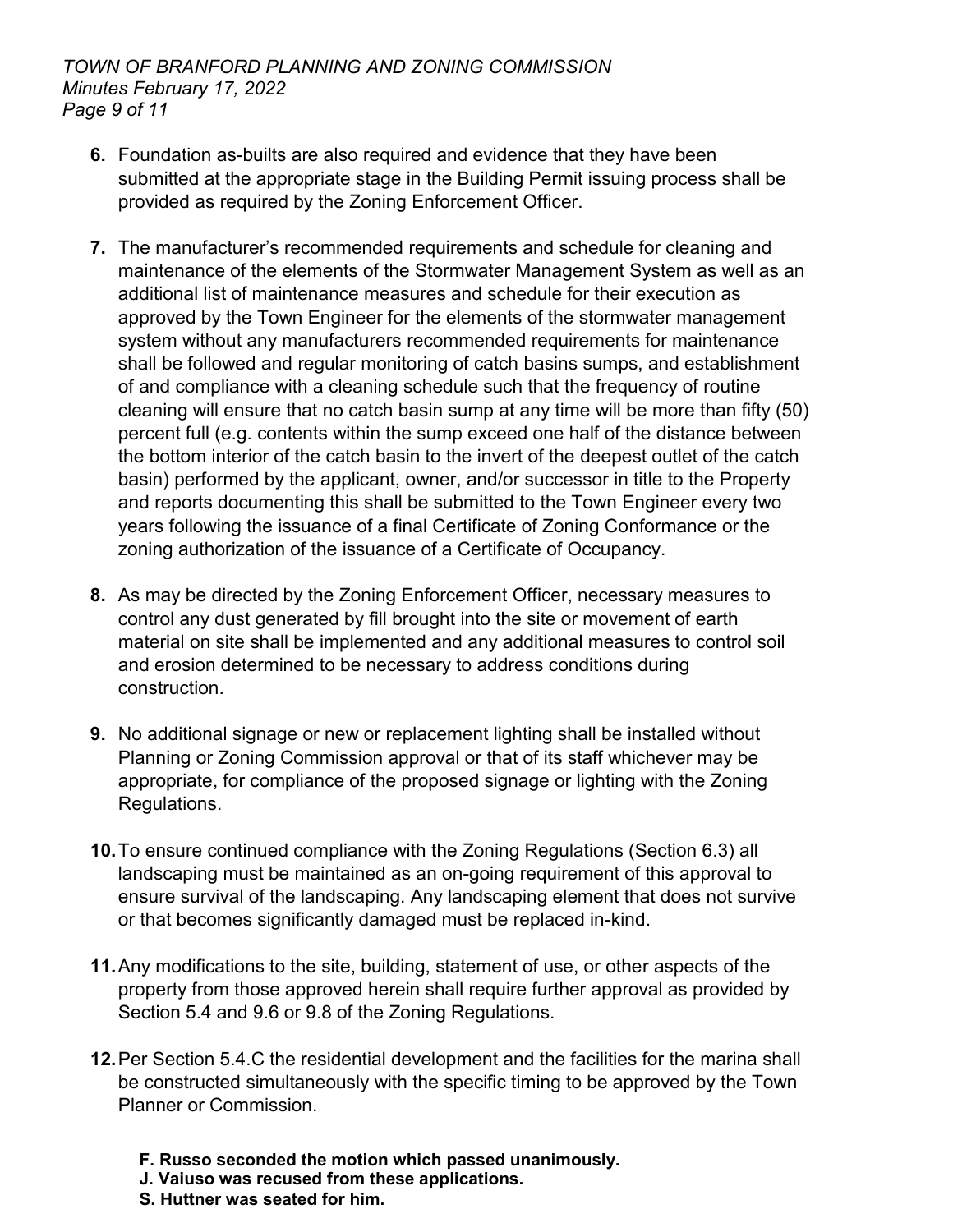# *TOWN OF BRANFORD PLANNING AND ZONING COMMISSION Minutes February 17, 2022 Page 10 of 11*

5. 375 Metro LLC & 383 Metro LLC, c/o Robert Smith- Applicant & Owner 367,373-375 & 377,383 East Main Street PDD/Master Plan –Mixed Use Development **Application #21-12.5 A/R 12/9/21 & PH closed 2/3/22**

#### **This item is TABLED to the 3/3/22 meeting.**

6. 383 Metro LLC, c/o Robert Smith- Applicant & Owner 383 East Main Street Special Exception- Grading (Section 6.8) **Application #21-12.6 A/R 12/9/21 & PH closed 2/3/22**

# **This item is TABLED to the 3/3/22 meeting.**

7. Montowese Building Group, LLC-Applicant John & Anne Hines-Owners of 14 Buckley Road Branford Building Supplies Inc.-Owner of 0 & 16 Buckley Road 14, 16 & 0 Buckley Road Special Exception- Grading (Section 6.8) **Application #22-1.4 A/R & PH to be set**

# **Staff will set the Public Hearing.**

8. Montowese Building Group, LLC-Applicant John & Anne Hines-Owners of 14 Buckley Road Branford Building Supplies Inc.-Owner of 0 & 16 Buckley Road 14, 16 & 0 Buckley Road Special Exception/Cam-Open Space Residential Development (OSRD) **Application #22-1.5 A/R** 

# **Staff will set the Public Hearing.**

- 9. David Silbekleit-Applicant Tin Can LLC- Owner 59 North Harbor Street Special Exception- Motor Vehicle Service **Application #22-1.6 A/R & PH set for 3/3/22**
- 10. David Silbekleit-Applicant Tin Can LLC- Owner 59 North Harbor Street Special Exception- Motor Vehicle Sales **Application #22-1.7 A/R & PH set for 3/3/22**